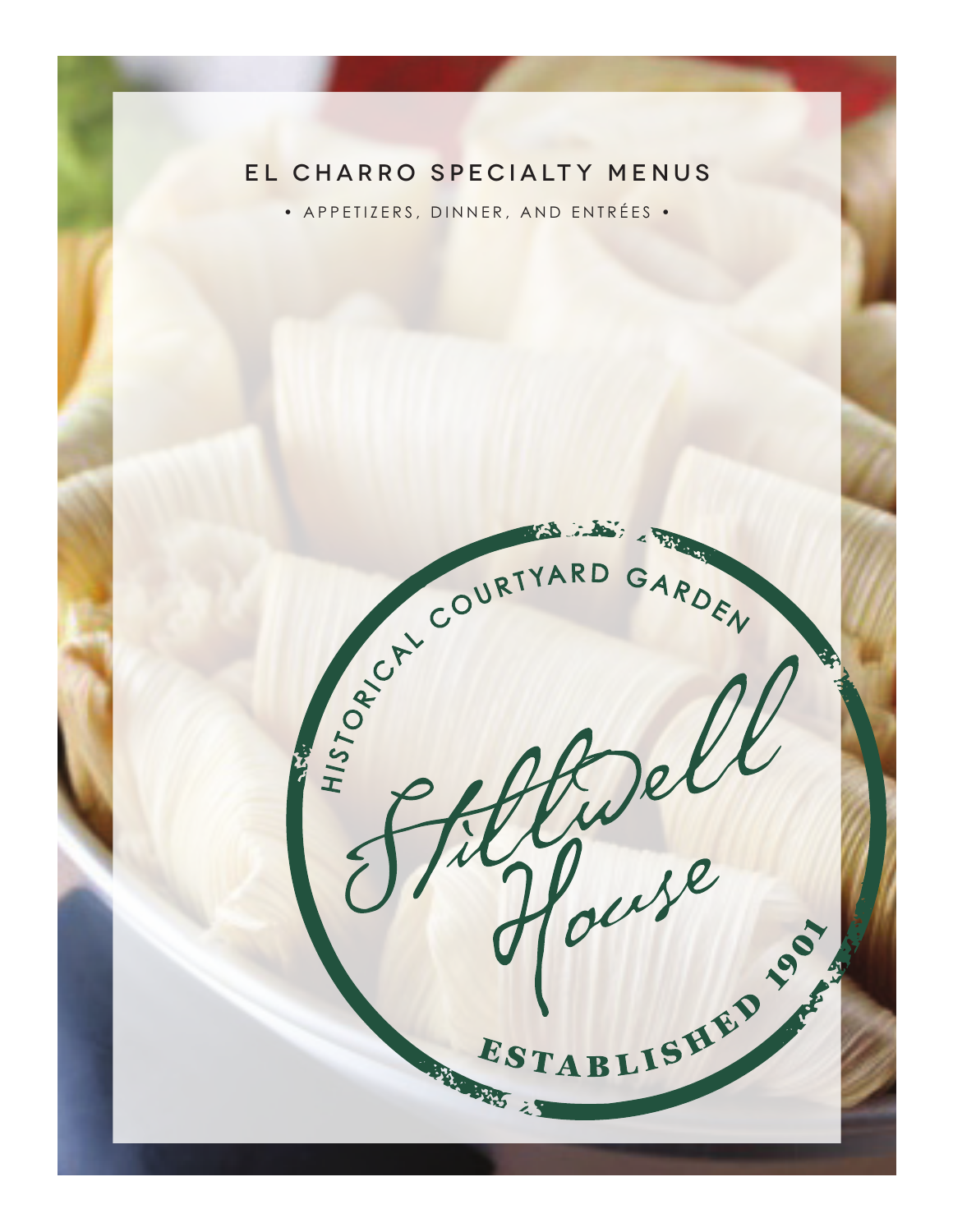# El Charro Café Specialty Dinners

 *From El Charro Café Chef Carlotta Flores infuses her cuisine with a signature blend of the best and local flavors to present at Stillwell House Specialty Menu options.*

# $\blacksquare$  CATALINA MENU  $\blacksquare$

# 27.95 per person

Available Sunday through Friday

# APPETIZER\*

- tortilla chips
- salsa picante
- queso dip

### DINNEr

• fiesta mixed greens garnish

### *choose one;*

• frijoles charros v, frijoles refritos veg or frijoles negros v

### *choose one;*

- sonoran-style rice or white cilantro rice v
- flour tortillas or corn tortillas upon request

# ENTRÉE - *choose one;*

- pollo tinga slow cooked 100% all natural shredded chicken in a guajillo chile sauce with chorizo
- carnitas verde slow cooked hand pulled green chile pork roast
- carnitas slow cooked seasoned pulled pork roast
- beef birria Colorado slow cooked shredded beef brisket with red chile, garlic, cinnamon, clove
- chile con carne slow cooked beef brisket in a red chile and oregano sauce
- corn tamales fresh corn tamales veg 2 per person
- prickly pear jackfruit birria v
- Hola Hemp tamales classic or chipotle v 2 per person

*\*For an additional charge per person we can include an appetizer or salad for your guests - inquire about menu + pricing*

*\*Offering v = vegan, veg = vegetarian, gf = gluten friendly, and df = dairy free Please let your catering specialist know about dietary restrictions* 

8*HtG*well<br>40ase

# stillwell house HISTORICAL COURTYARD GARDEN, PREMIER EVENTS

*Venue; 134 South 5th Avenue, Tucson, AZ 85701 Mailing; P.O. Box 1203, Tucson, AZ 85702 P. +1 520 623 9123 E. events@stillwellhouse.com*

*\*Consuming raw or undercooked meats, poultry, seafood, shellfish or eggs may increase your risk of foodborne illnesses, especially if you have certain medical conditions.*